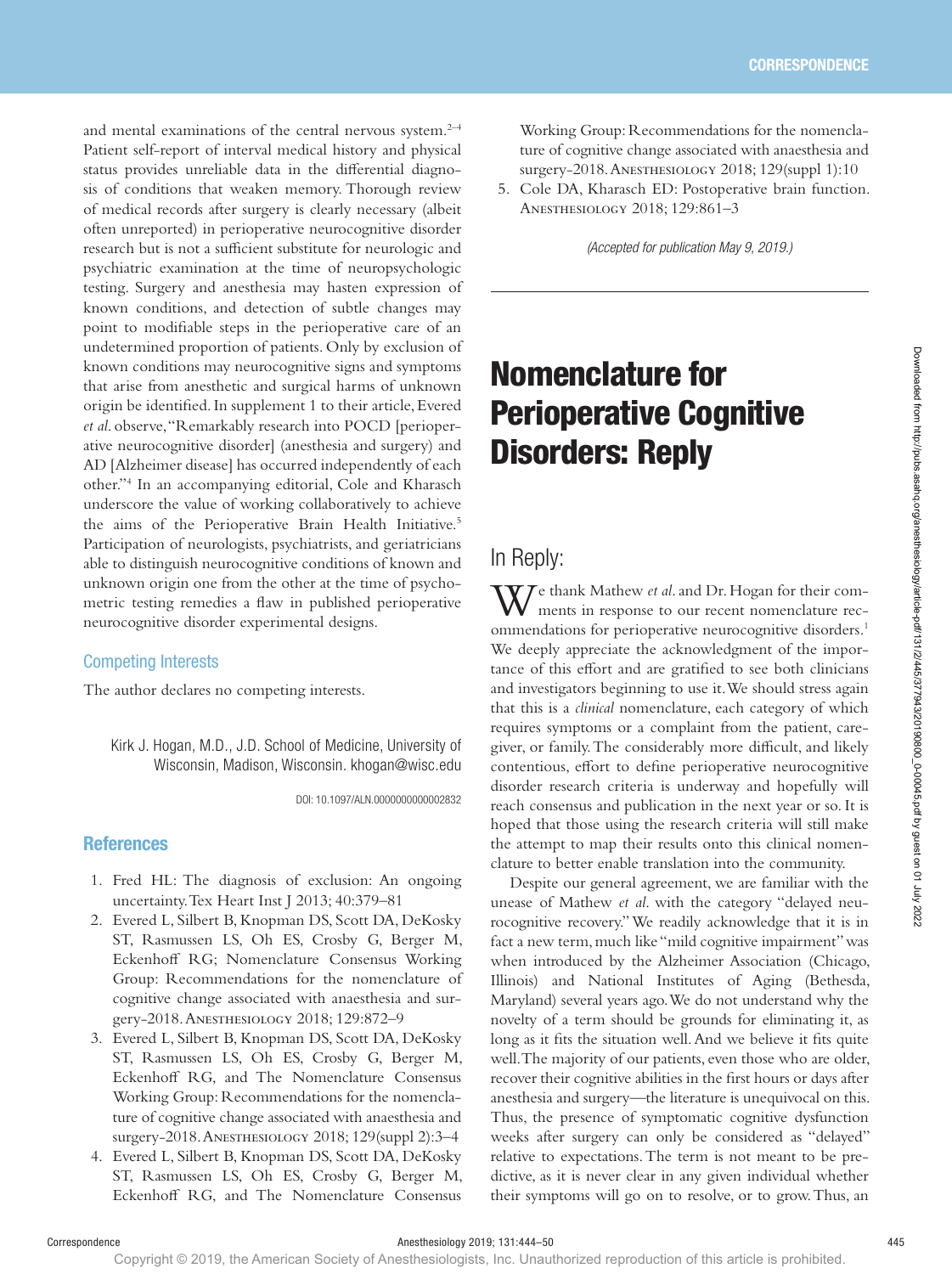individual may be diagnosed with delayed neurocognitive recovery at 30 days, and then mild (or major) neurocognitive disorder (postoperative) at 6 weeks or more. We acknowledge that 30 days was a somewhat arbitrary compromise—it could have just as easily been 6 weeks or 3 months—but the consensus view was that most surgical patients should have recovered their cognitive abilities by this point. We did, however, suggest that individual clinicians should exercise their judgment in adhering to these time points.

Although delayed neurocognitive recovery is not a predictive diagnosis, the literature suggests that many and perhaps most older patients with delayed neurocognitive recovery do in fact go on to have symptomatic recovery. Nevertheless, we readily acknowledge that symptomatic recovery may not always reflect full objective recovery or that a central nervous system injury has not occurred. The nature and natural history of a hypothetical central nervous system injury during anesthesia and surgery remain a major unanswered question, and we do not believe that a diagnosis of delayed neurocognitive recovery in any way impedes our ability to investigate it—quite the contrary. Why was symptomatic recovery delayed? Do biomarkers or careful psychometric testing indicate that there is full objective recovery, or was the recruitment of compensatory mechanisms responsible for symptom resolution? What does this predict for the future? The research questions related to delayed neurocognitive recovery are plentiful.

Finally, with respect to false hope and labeling, we strongly disagree. A diagnosis of mild neurocognitive disorder (postoperative) immediately after discharge maps directly onto the Alzheimer Association and National Institutes of Aging term, mild cognitive impairment, which many now know, or can quickly discover, may be a precursor diagnosis to Alzheimer disease. It is both inaccurate and emotionally charged to label the 30 to 40% of older patients who have cognitive symptoms a week after surgery as headed toward Alzheimer disease—a diagnosis that many fear more than death.

Thus, in summary, we believe the term "delayed neurocognitive recovery" is in fact a reasonable fit for the patients having both symptoms and objective evidence of cognitive dysfunction in the early weeks after surgical hospitalization discharge, and this terminology includes both the notion of persisting deficits and hope for recovery. However, it should not be construed as predicting ultimate recovery, or as a trivial occurrence. Rather, it provides a reasonable postoperative time frame for the clinician to evaluate the patient's cognitive status and for the researcher to explore the biologic mechanisms and relationship between early and persistent cognitive dysfunction after anesthesia and surgery.

We thank Dr. Hogan for his comments regarding our nomenclature recommendations, and we acknowledge his concerns but are unsure how well they apply in this case. A diagnosis of exclusion is a diagnosis with "no means

of objective proof,"2 and where the major element is the exclusion of other diagnoses. This is not the case for attribution of neurocognitive disorder, in which the major element consists of history, testing, and examination. Nevertheless, the *Diagnostic and Statistical Manual of Mental Disorders, Fifth*  Edition, criteria for neurocognitive disorder<sup>3</sup> state that cognitive deficits must not be primarily attributable to another disorder, so like all medical diagnoses, the differential diagnosis list needs to be narrowed. This does not make perioperative neurocognitive disorder a diagnosis of exclusion.

Dr. Hogan suggests we are applying causation to the attribution of a diagnosis of perioperative neurocognitive disorder. The attribution of perioperative neurocognitive disorder described in the nomenclature document<sup>1</sup> is a syndromic diagnosis, not an etiologic diagnosis, and certainly not a biologic diagnosis. Indeed, we have yet to elucidate the likely multifactorial contributions which result in perioperative neurocognitive disorder. We do not suggest that anesthesia and surgery are necessarily the cause, but rather that the symptoms and observed deficits have occurred in a temporal association with anesthesia and surgery. It is hoped that by defining cognitive disorders associated with the perioperative period, to be consistent with those occurring in the same demographic of people in the community, we can begin to unravel the mechanisms that may be contributing to this unique decline. Indeed, a clinical diagnosis should facilitate an understanding of whether postoperative deficits are a continuing trajectory of already present decline, or if, in fact, the postoperative decline is a new disorder.

Finally, we concur and acknowledge that the appropriate specialists for diagnosis of perioperative neurocognitive disorder lie beyond anesthesiologists, hence our inclusion of a multidisciplinary team of geriatricians, neurologists, psychiatrists, neuropsychologists, researchers, and anesthesiologists (including Dr. Hogan) on the authorship of the nomenclature article. Our hope is that ultimately this work will result in improved pathways and referral systems for clinical care of these vulnerable patients, and a framework for the design of future clinical studies.

#### Acknowledgments

The Nomenclature Consensus Working Group participants are listed in appendix B of the original article. See Evered *et al*. 1

#### Competing Interests

The authors declare no competing interests.

Lisbeth A. Evered, M.Biostat., Ph.D., Brendan Silbert, M.B., B.S., David Scott, M.B., B.S., Ph.D., Roderic Eckenhoff, M.D., on behalf of the Nomenclature Consensus Working Group.

Copyright © 2019, the American Society of Anesthesiologists, Inc. Unauthorized reproduction of this article is prohibited.